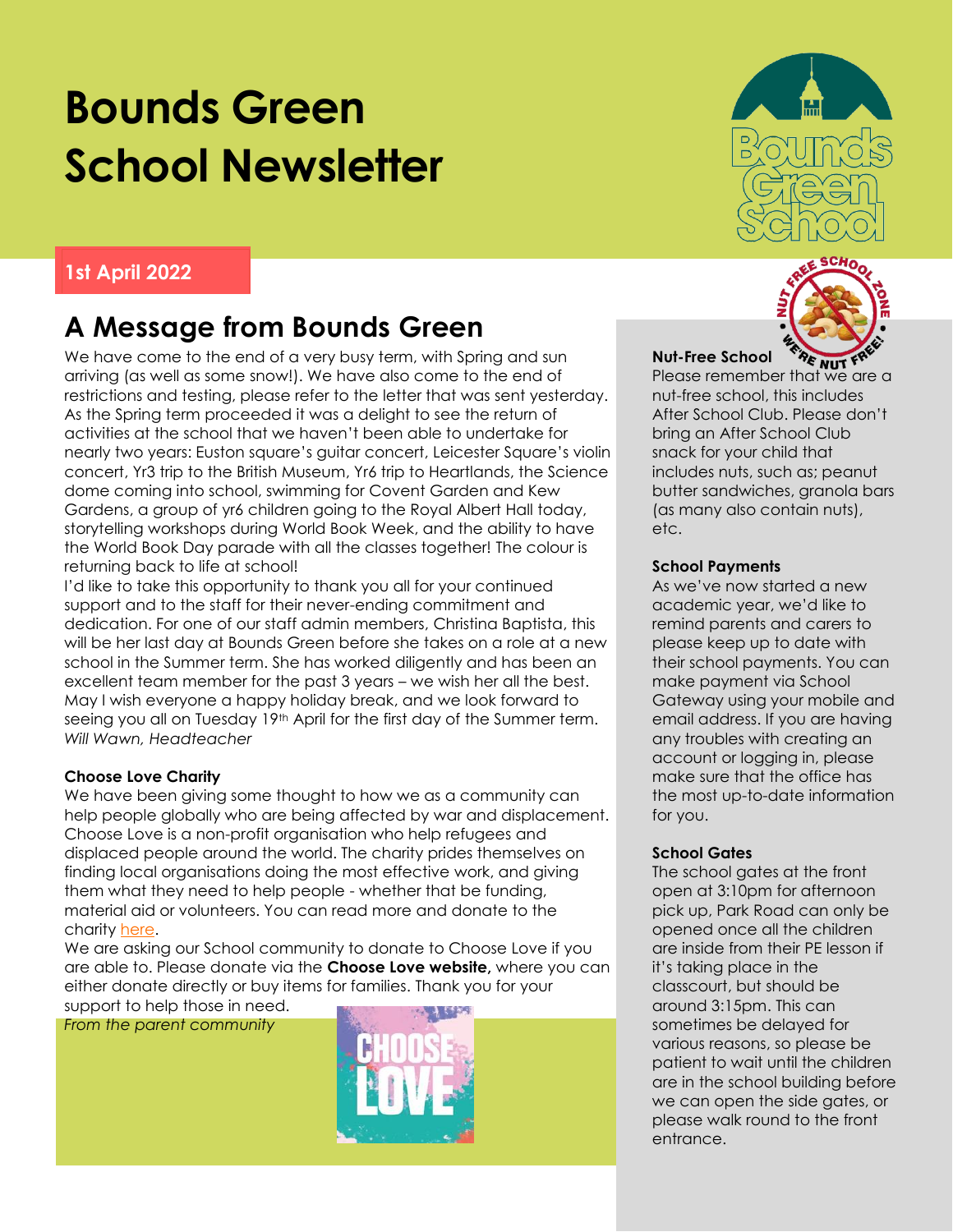# **School News**

#### **School WOW Badge Competition 2022**

Thank you to all the children who participated in the WOW design a badge competition. We received a total of 42 entries.

The overall winners are **Nevaeh Biggs**, **Dylan Gonzalez Still** and **Clara Brammah**. The winners have been entered into the WOW badge national competition.



### **Sports at Bounds Green**

### The runners up are **Oscar Scott**, **Harry Nation** and **Conor Doughty**.

The winners and runner ups will receive a prize and certificate. All participants will receive a certificate and badge.



# **Hockey**

This month, our Year 5 team went to play in a Haringey Kwik Sticks hockey tournament at Fortismere School. It was our first hockey tournament and we did a brilliant job of holding our own against some stiff competition within the borough. Well done to our Year 5 team for representing Bounds Green and giving it everything. Great job!

#### **Tennis**

Huge congratulations to our Tennis team in year 4. Their individual points in the Haringey Year 3/4 Mini Tennis tournament totalled up to make them the overall champions, and they will now represent the borough of Haringey in the 2022 London Youth Games!

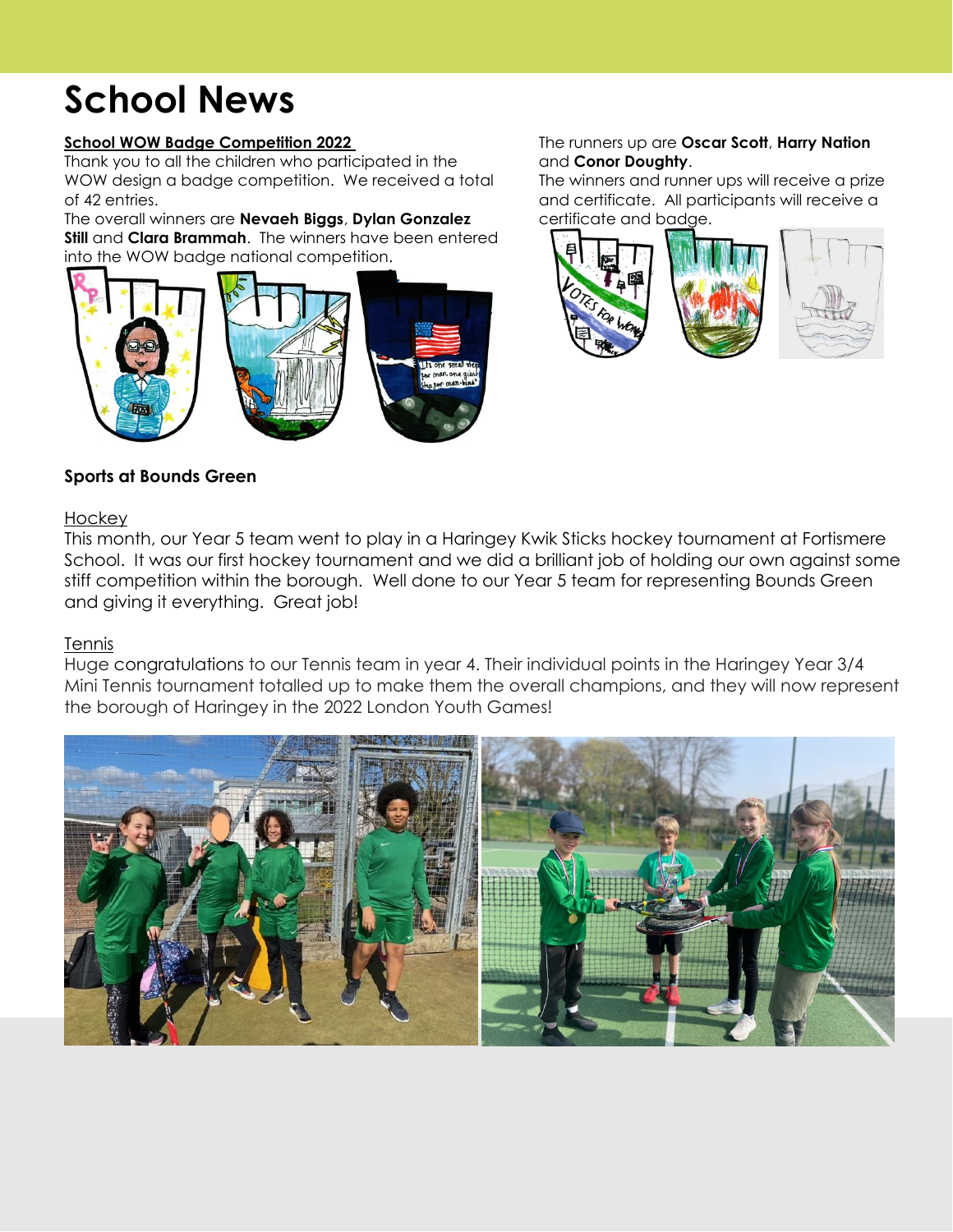# **PTA News**

### **PTA News**

Thank you to everyone who supported our Easter Eggstravaganza on Thursday. We hope everyone had fun decorating their boxes and or eating the contents.

The PTA are holding a Nearly New and Car boot Sale at the school on Saturday 21st May. This will be a great opportunity to get rid of unwanted clutter or grab a bargain. To book a pitch for a car or an indoor stall please email bgspta@outlook.com

The Bounds Green Summer Fair this year will be on Saturday 2 July so please save the date and look out for more details coming soon.

Finally, an update on the Playground Equipment Fundraiser that the PTA ran last summer. Thank you again for all the generous donations that were made via the Rocket Fund, which will be added to the funds already set aside by the PTA. The school will now be finalising the total amount they have available to combine with our donations and looking to appoint a contractor in the next few months. The work to install the new equipment can then take place over the long summer break.

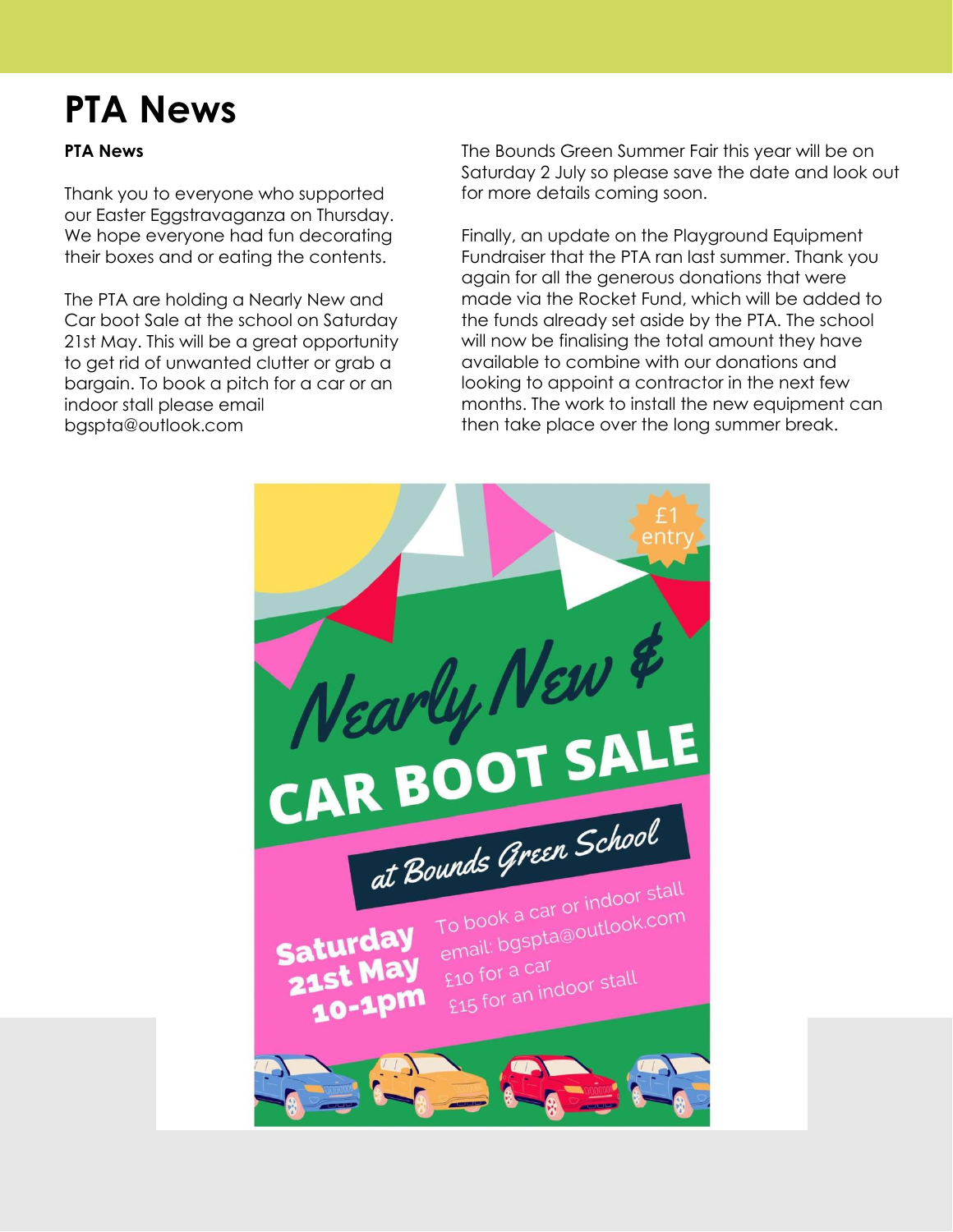# **Important Dates**

### **Dates for your Diary**

Below are important dates of which you should be aware. Wherever there is a new addition, it will be printed in **bold** so that it stands out. In the case of Educational Visits, we aim to give as much notice as possible, however, please be mindful that occasionally last minute, educationally enriching opportunities arise which are considered too good an opportunity to pass up. Please look at this section of the newsletter every week as there are sometimes unavoidable changes to dates that you will need to take note of.

| <b>April 2022</b><br>$\bullet$ 01.04.22 – Last day of Spring term<br>19.04.22 – First day of Summer term<br>$\bullet$<br>• 20.04.22 - KG Computing Workshop<br>• 28.04.22 - RS Trumpet and Clarinet Concert | <b>June 2022</b><br>17.06.22 - INSET Day - whole school closed<br>$\bullet$<br>$\bullet$ 06.06.22 – First day of Summer 2 <sup>nd</sup> half term |
|-------------------------------------------------------------------------------------------------------------------------------------------------------------------------------------------------------------|---------------------------------------------------------------------------------------------------------------------------------------------------|
| <b>May 2022</b><br>02.05.22 - Bank Holiday - School Closed<br>$\bullet$                                                                                                                                     | <b>July 2022</b><br>02.07.22 – Summer Fair                                                                                                        |
| 05.05.22 - Polling Day - School Closed<br>$\bullet$<br>$\bullet$ 30.05.22-03.06.22 - Summer half term holidays                                                                                              | 21.07.22 – Last day of Summer term<br>$\bullet$                                                                                                   |



### **Haringey Easter Activity Booklet**

[https://boundsgreenschool.co.uk/wp](https://boundsgreenschool.co.uk/wp-content/uploads/2022/03/1415.93-Easter-fun-2022-booklet-A5-20pp-FINAL-WEB.pdf)[content/uploads/2022/03/1415.93-Easter-fun-2022](https://boundsgreenschool.co.uk/wp-content/uploads/2022/03/1415.93-Easter-fun-2022-booklet-A5-20pp-FINAL-WEB.pdf) [booklet-A5-20pp-FINAL-WEB.pdf](https://boundsgreenschool.co.uk/wp-content/uploads/2022/03/1415.93-Easter-fun-2022-booklet-A5-20pp-FINAL-WEB.pdf)